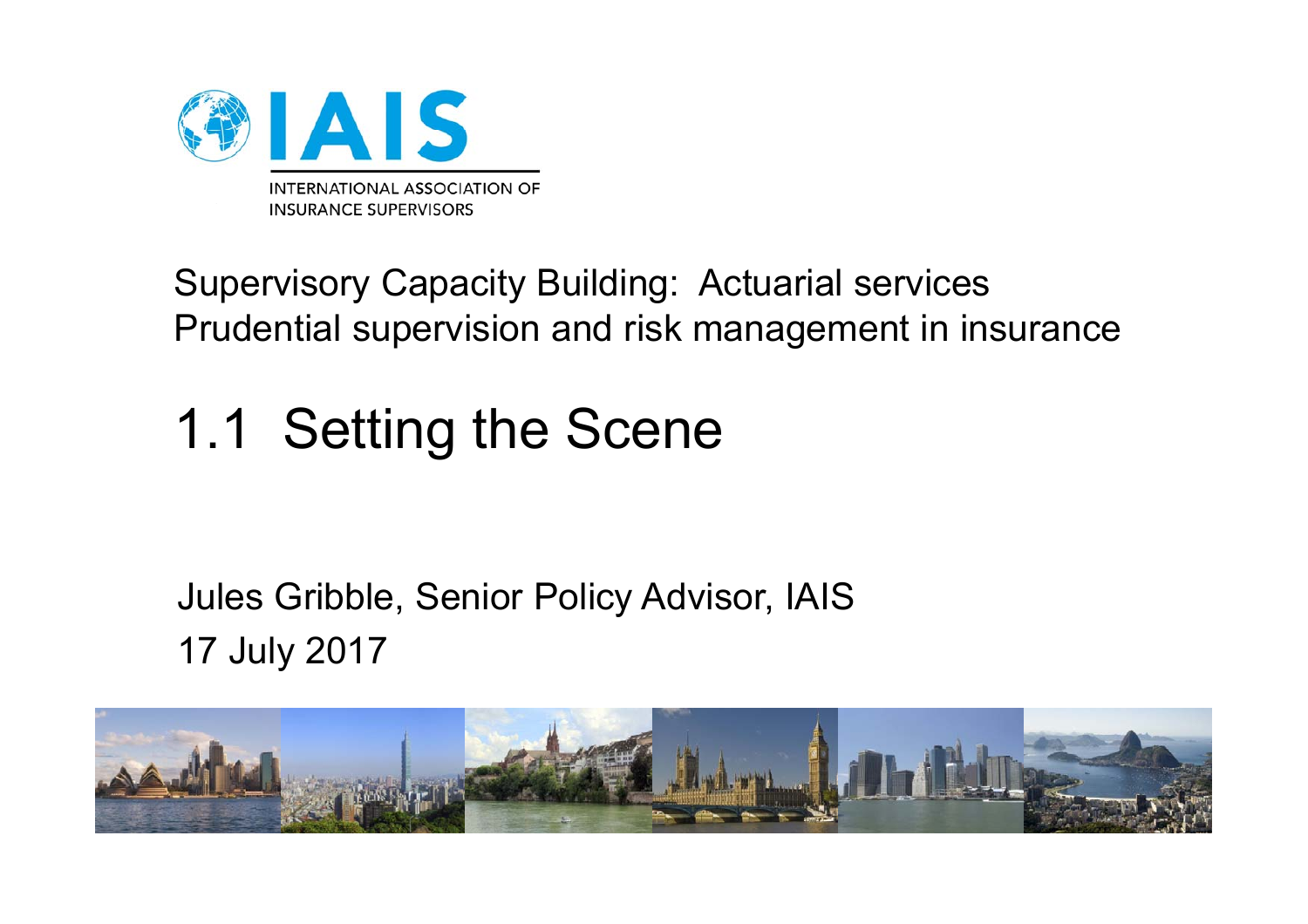## Agenda

- ► Housekeeping
- ► Objectives
- ► Diversity
- ► Approach
- ► Who knows what tomorrow will bring
- ► Program success

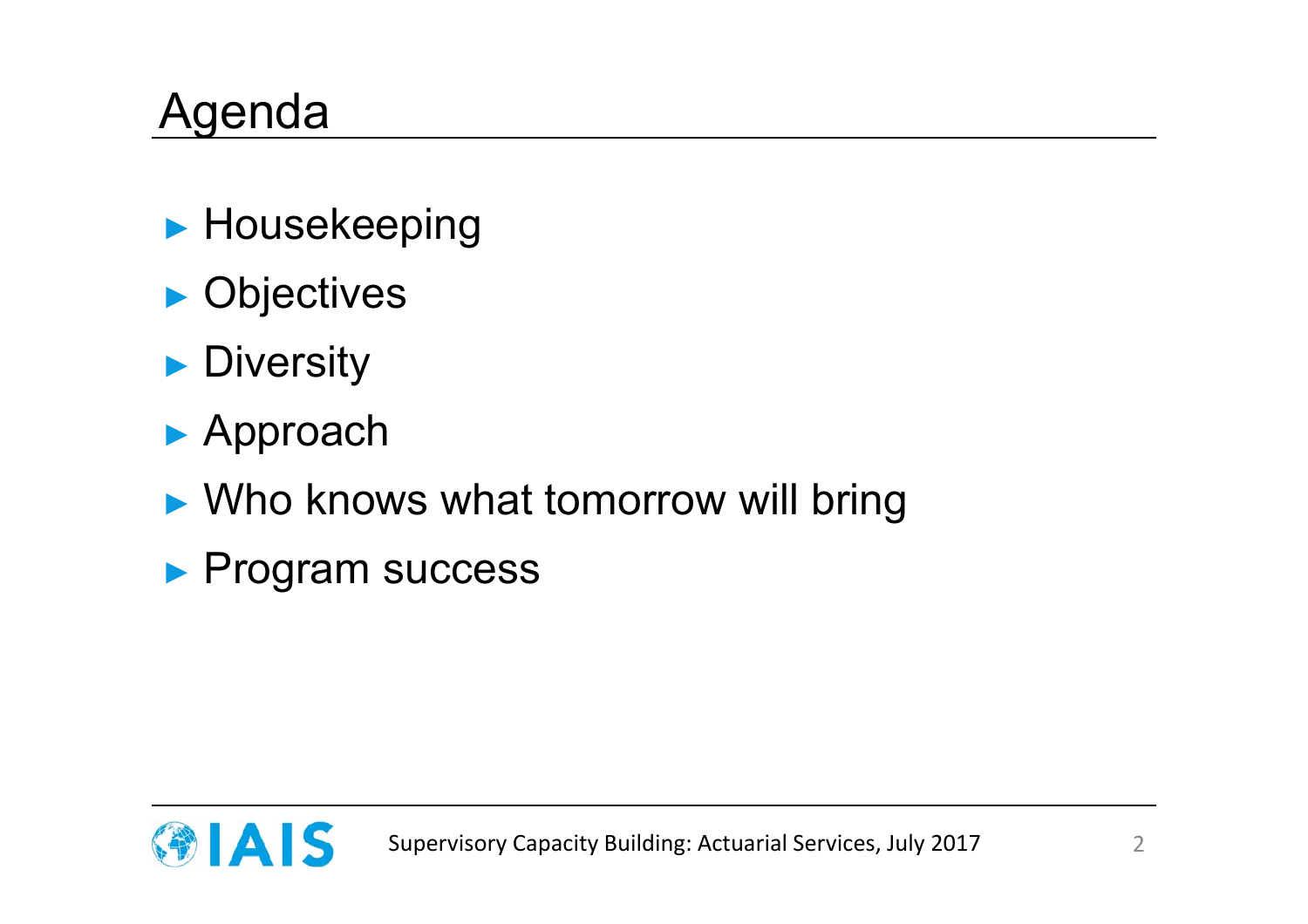# Faculty

- ► Program co-ordinator
	- Jules Gribble
- ► Faculty
	- Su Hoong Chang
	- **Arup Chatterjee**
	- **Service Service** Jules Gribble
	- Shu-Yen Liu
	- **Herve Odjo**
	- **Fred Rowley**
	- Rodolfo Wehrhahn

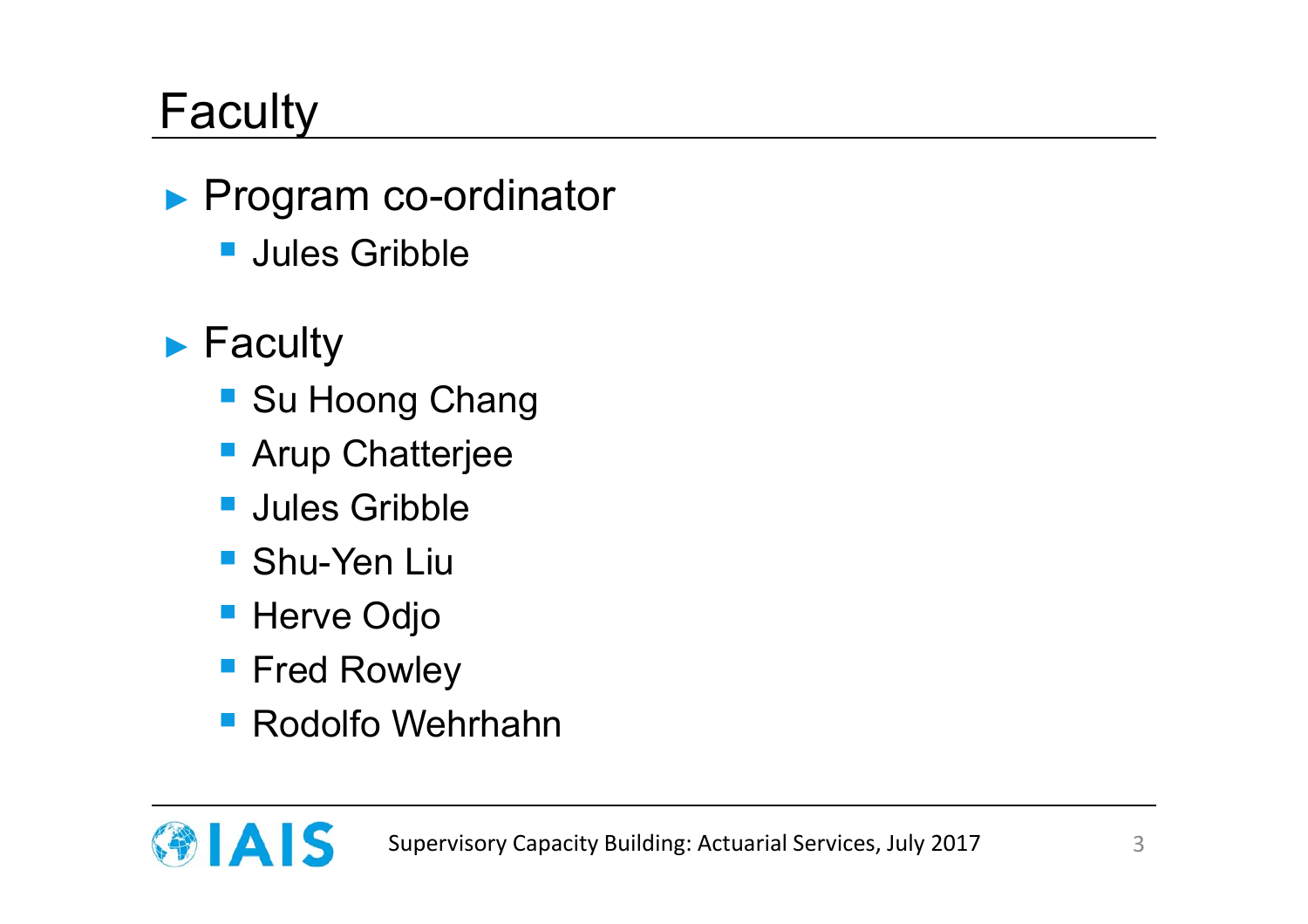## Program

#### ► 10 modules

- **Day 1: Setting the scene** 
	- Insurer risks and failures
- **Day 2: Valuation of liabilities**

Communicating risk and uncertainty

**Day 3: Investments** 

Capital adequacy

- Day 4: Financial condition and solvency reporting Actuarial advice and reports
- Day 5: Bringing it together with the Case study Moving forward

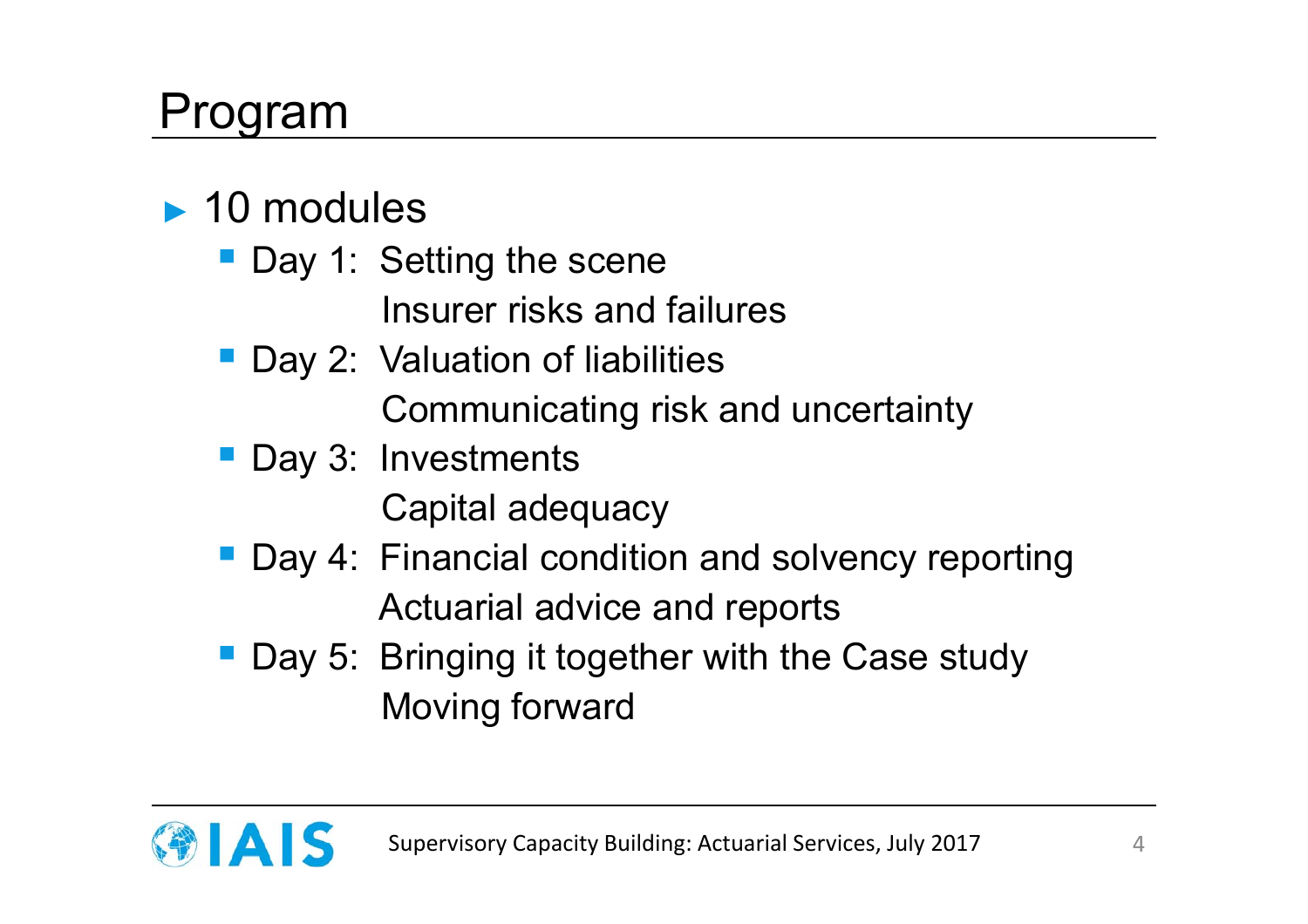## Program housekeeping

- ▶ Audio recording of sessions
	- **Private, not posted**
- ► Program 'Handbook'
	- **Future reference**
	- **Anonymised**
- ► Program website
	- **Public**
- ► Feedback
	- You daily
	- **P** Your sponsors

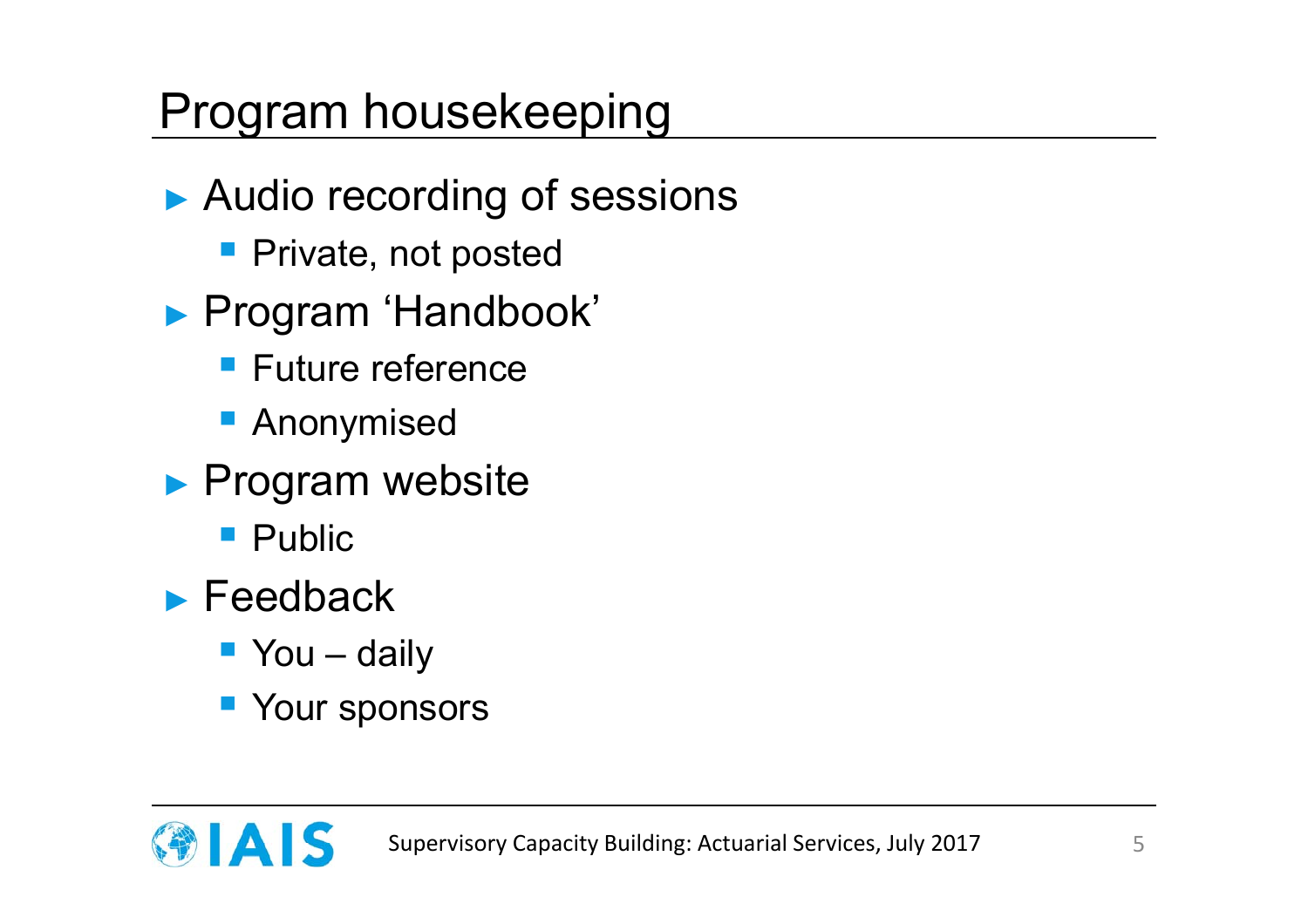### Program objectives

- ► Focus on best practice principles
	- **Actuarial (prudential) perspective**
- ► Promote understanding, not formulas
	- **Not solve your specific issue, but give you better tools**
	- **Present you with alternatives**
	- **Provoke you to think and consider**
- ► Enhance communication between actuaries and their (supervisor) users
	- **Benefit of different perspectives**
- ► Encourage networking

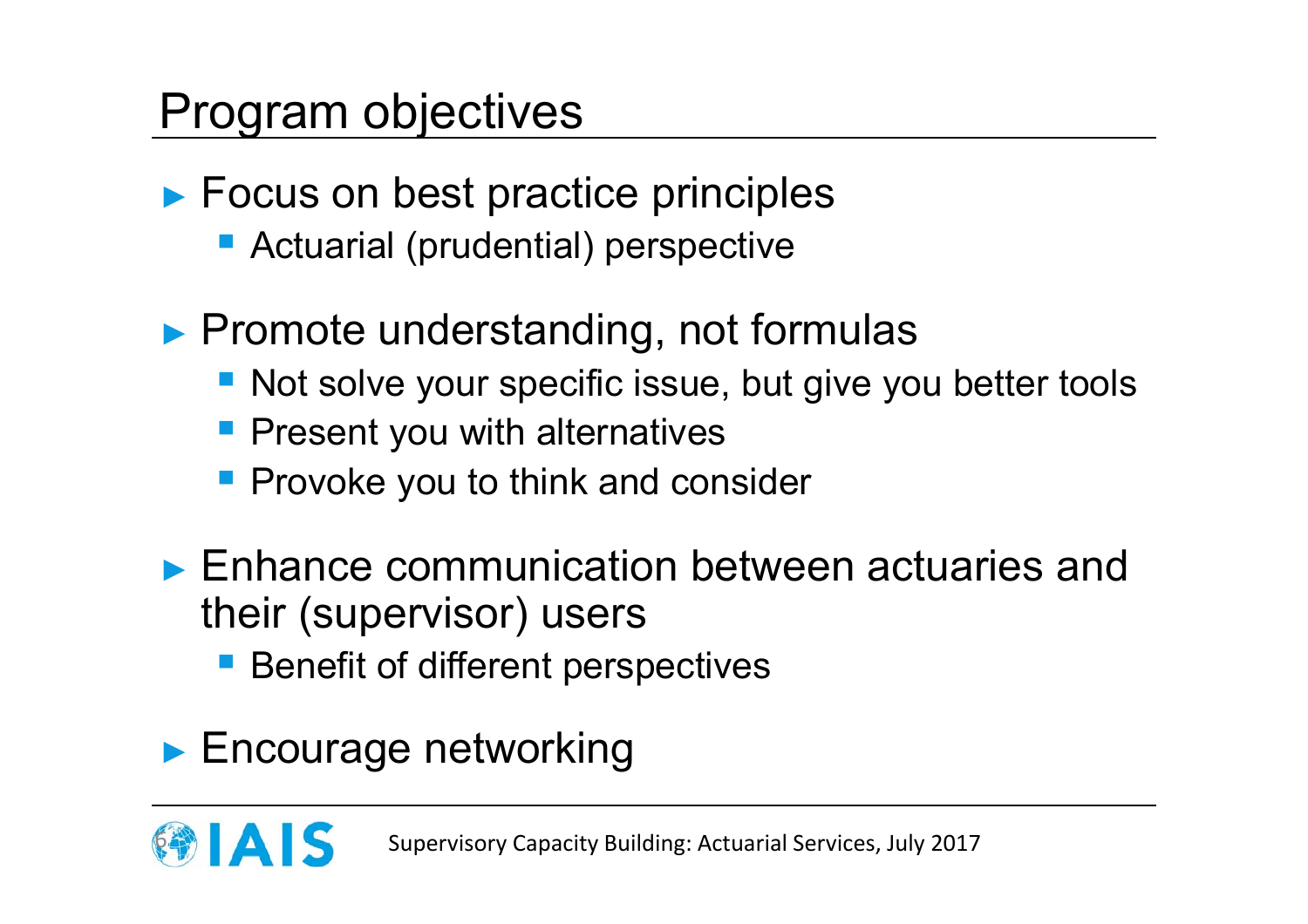### Case study

- ► This is where you work in groups
- ► Runs behind the Program
- ► Everybody is equal in this Program
- ► What you get out depends on what you put in

#### ► Groups

#### ► More later

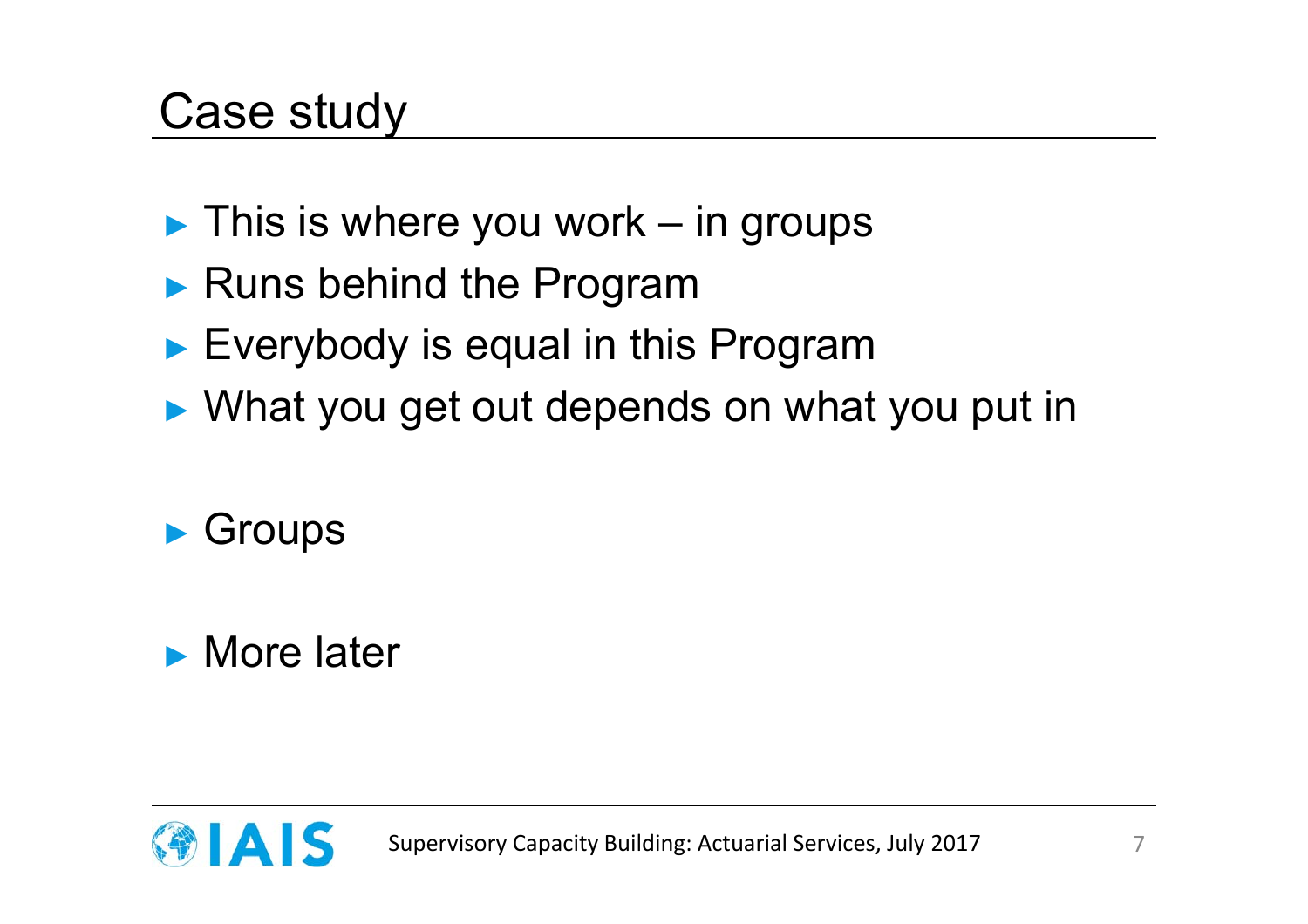# What do (should) actuaries do

- ► Good question …
- ▶ Provide long answers to questions you did not realise you had asked …
- ► Not answer the question you thought you had asked …
	- **Recognise there is a two way challenge between** actuaries and their users
	- Both have responsibility to make it work
- ► Explain things better in your language (not theirs)
- ► Address your issues (not their view of your issues)

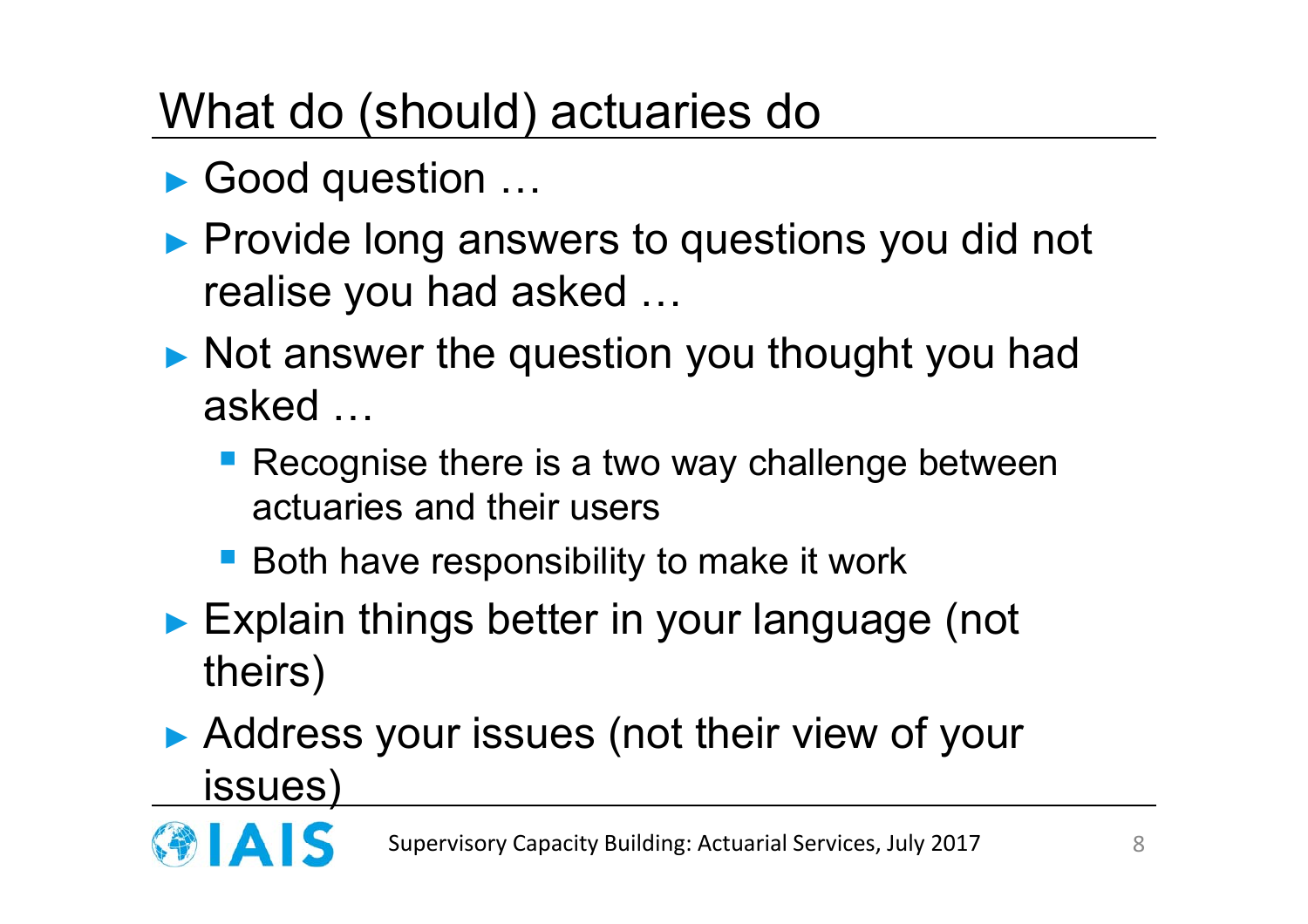## What do (should) actuaries do

- ► Live in the backroom
	- **Determine technical results such as valuations of** liabilities, pricing formulas, quantitative modelling and so on
	- **Service Service**  Compute lots of complex results using 'sophisticated' models
- ► Support management
	- Compliance actuarial control functions
	- **Provide expertise and support the management of** risk and risk events – financial, enterprise wide and more locally defined
	- **Provide statutorily required services**
	- ORSAs

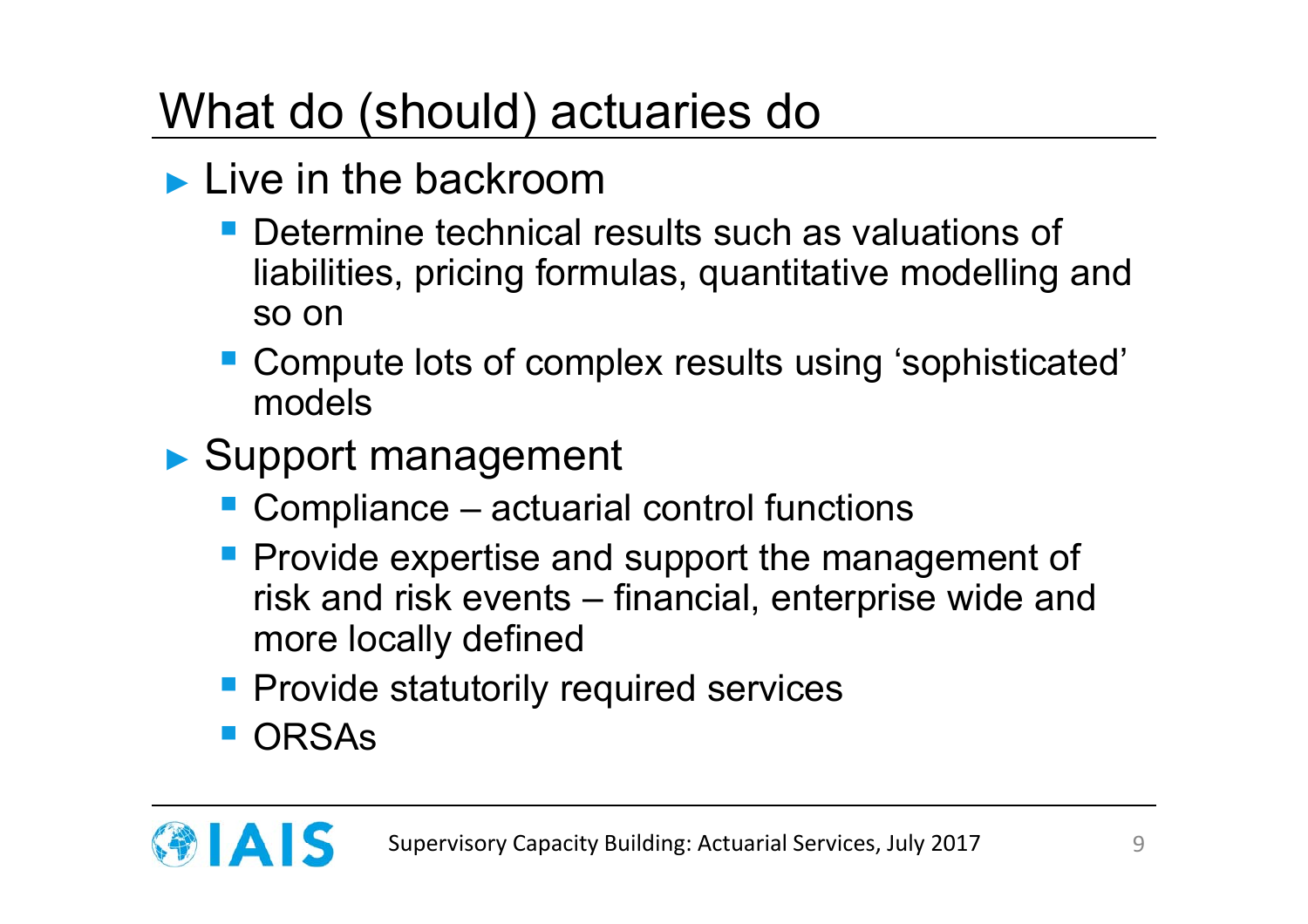## What do (should) actuaries do

#### ▶ Give professional advice

- **Contract Contract Contract Contract Contract Contract Contract Contract Contract Contract Contract Contract Co**  Provide timely, independent, unbiased, professional, insightful and frank advice to decision makers that improves the quality of their decisions
- **Explain uncertainty and (hence) the impact of stresses**
- **Service Service**  Clarify that there may be 'wrong' answers and there may also be a range of acceptable answers for issues. There always remains a key role for professional judgement
- **Service Service** Financial Condition Reports
- Whistleblowing
- **Service Service** 'Make the numbers talk'
- Requires actuarial associations to develop and monitor profession

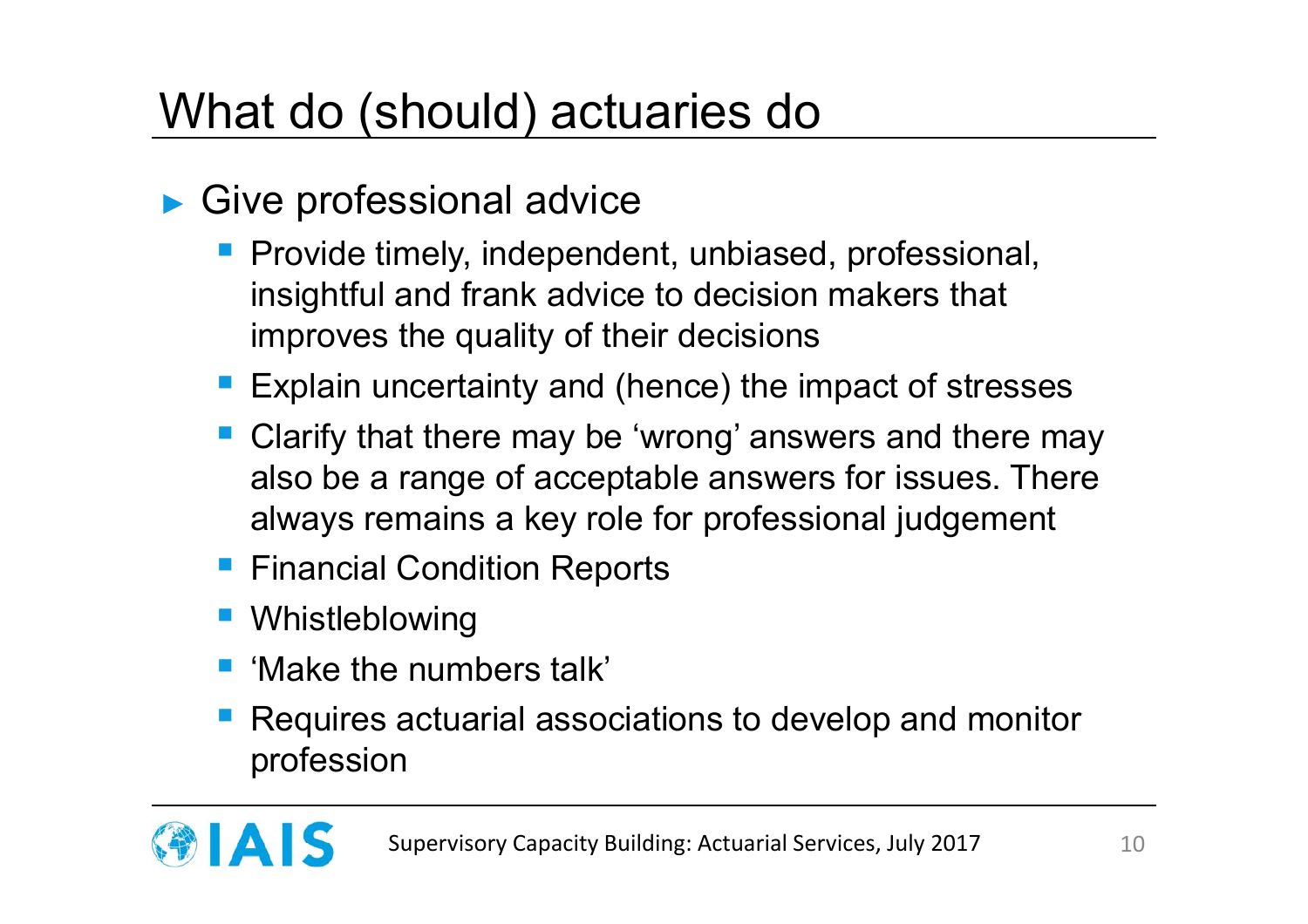# **Diversity**

- ► Level of insurance and, more broadly, financial services development
	- **Need clarify supervisor role reactive or proactive**
- ► Cultural and expectation norms
	- **Such as reflecting Takaful considerations**
- ► Legal system and their effectiveness
- ► Local actuarial capacity
	- Formal (associations) and more informal (members of other professions who are resident)
- ► No 'one size fits all'
	- **Diverse ways to achieve the same goals in different ways**
	- Diverse circumstances may lead to diverse solutions, each 'fit for its purpose'
	- Circumstances change, so danger with 'set and forget'

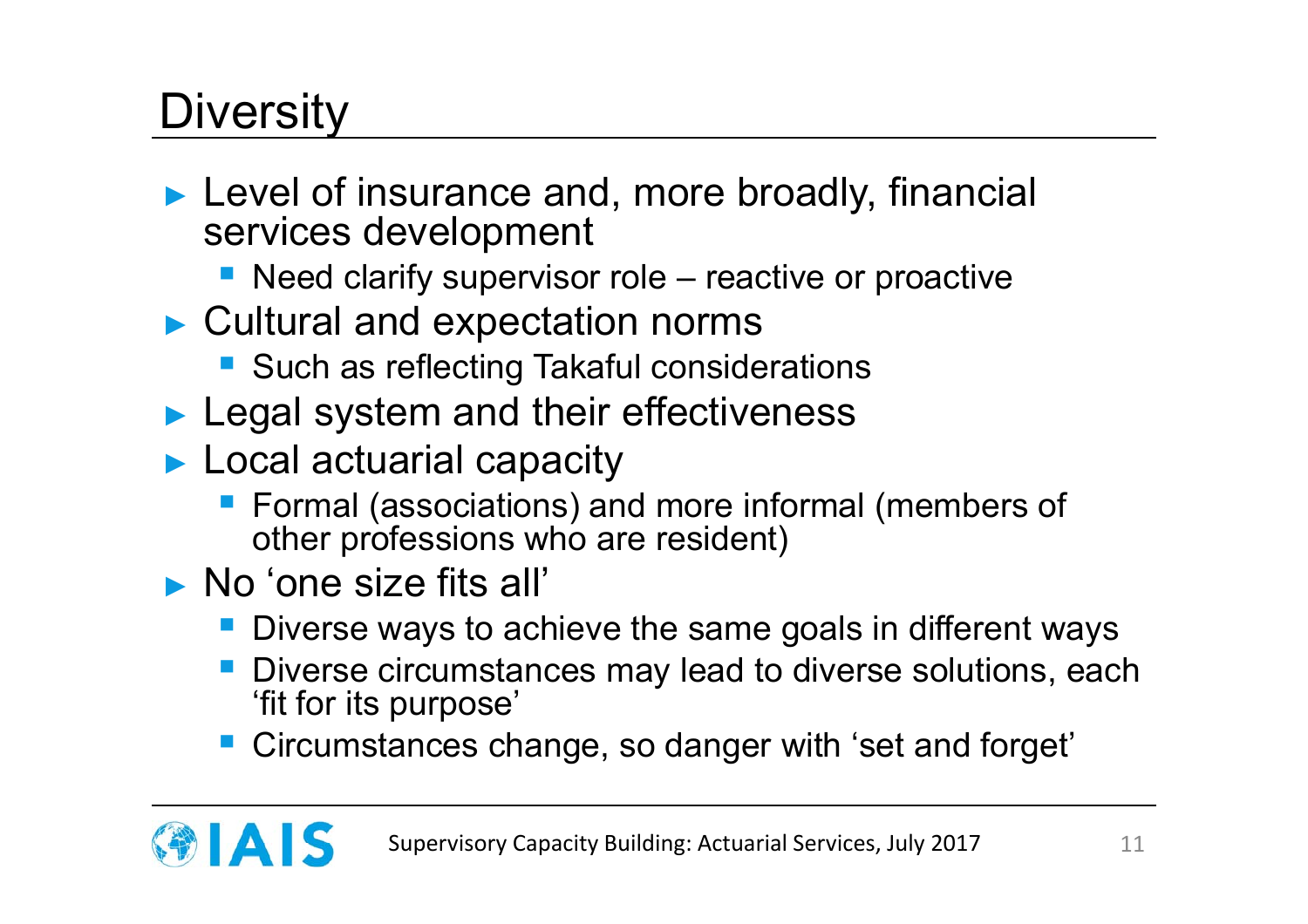## Rule and principles

- ► May come from different mind sets
- ► Both have a practical place
	- Balance depends on circumstance and capacity
	- Balance changes over time at supervisory discretion
- ► Need reflect circumstances
	- Solvency II Is not applicable to inclusive insurance
	- Someone else proceeding is not automatically a good reason for you to proceed
	- Capacity to effectively and sustainably implement
	- Challenge is understanding the better horses for the courses

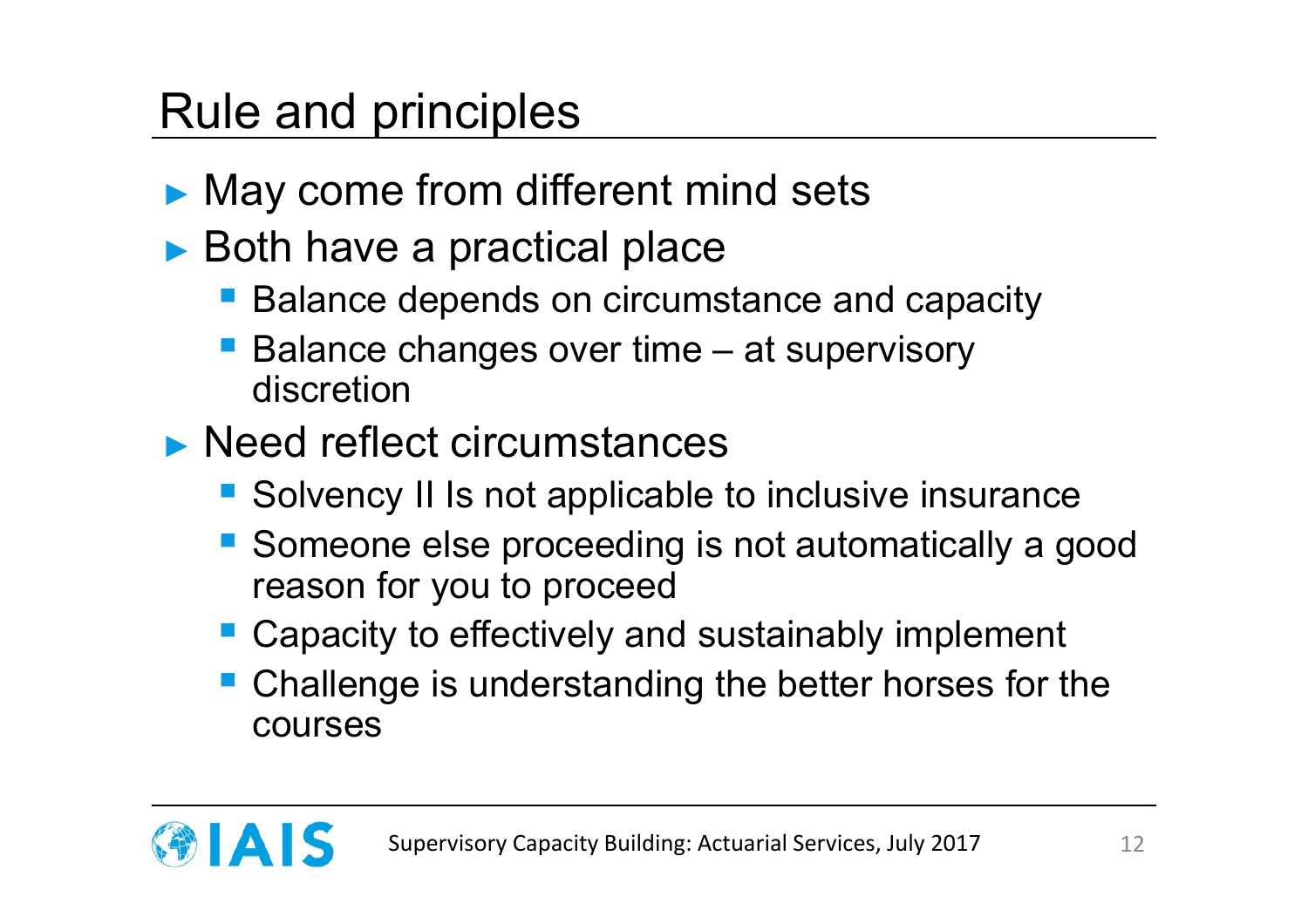## Rules and principles

► Rules are 'simpler' and more 'black and white'

- **Once set, easy to use**
- BUT, who sets them
- Role in issues such as intervention (typically stressed)
- ► Principles are more complex, flexible and widely applicable
	- But they require judgement, experience and courage to effectively apply
	- So better (in general) but tougher to use
	- **Need the capacity to make them work**
	- Depend on precedent and insight not (legal) formula

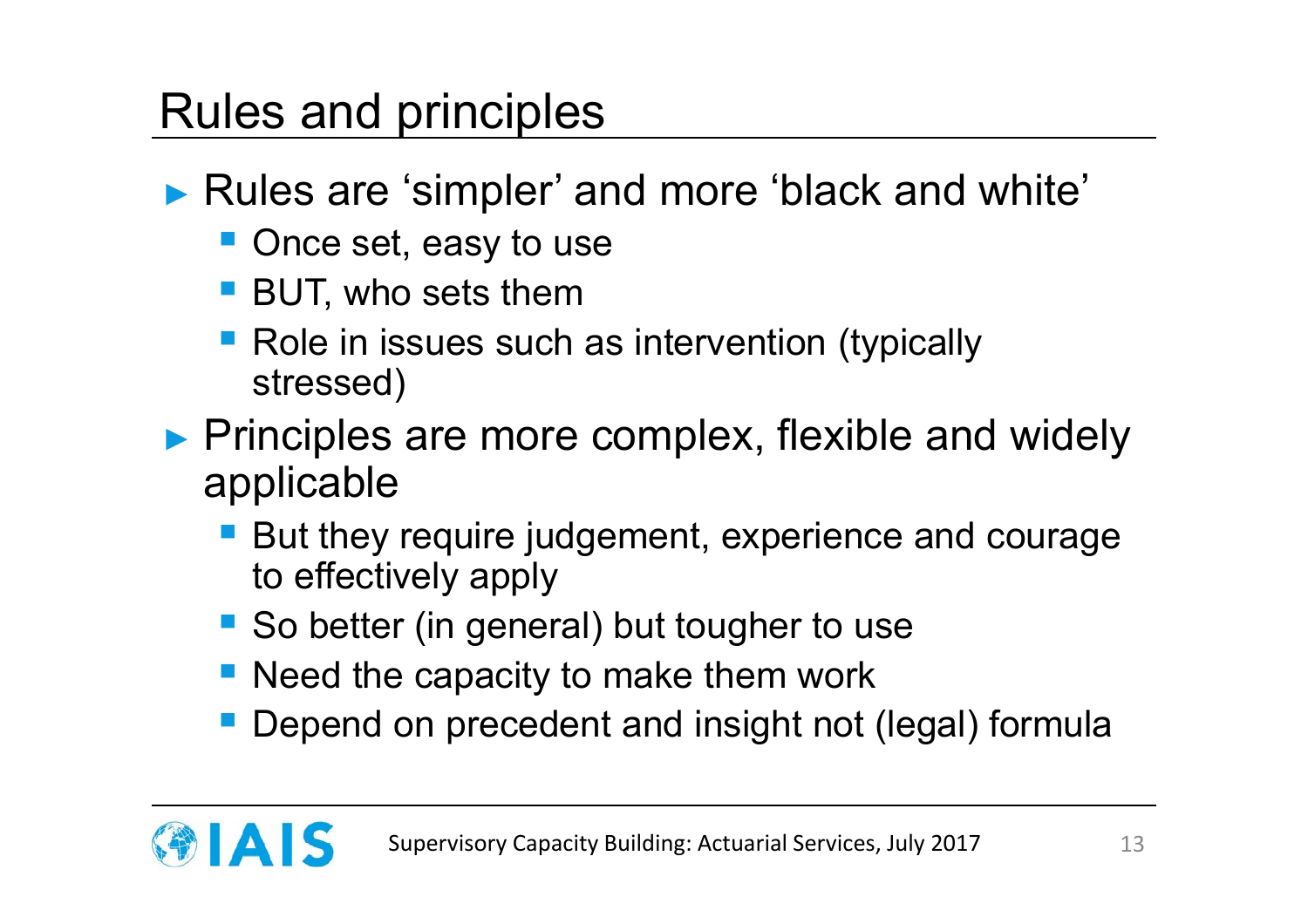#### Program approach

- ▶ Principles and Examples
- ▶ Encourage discussion
- ▶ Practical Focus and discussion
- ▶ Groups and Case Studies
- ► Faculty available

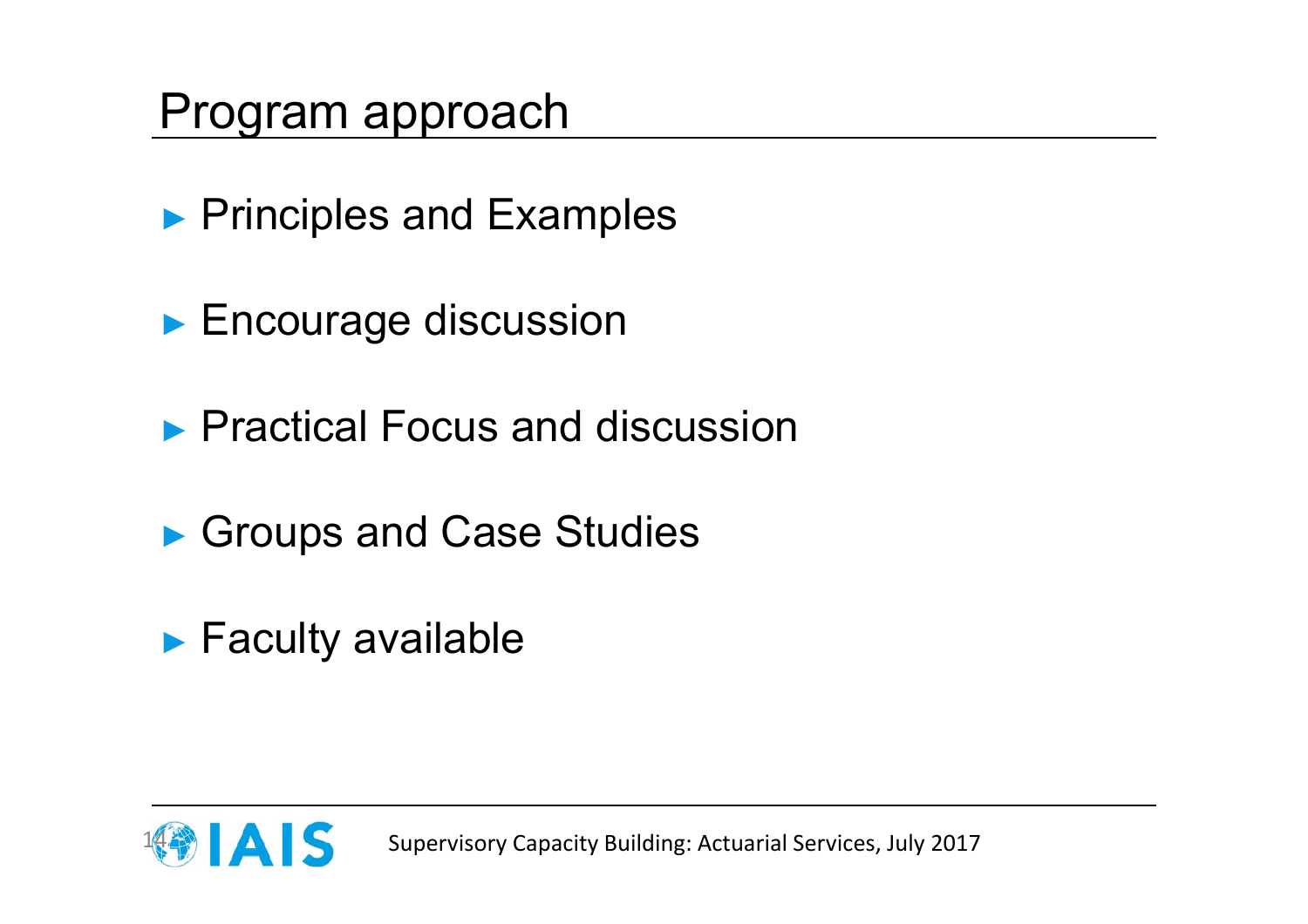## The world continues to experiment

- ▶ New regulatory regimes
- ► Not necessarily the best
- ► Not necessarily appropriate elsewhere
- ▶ Reviewing and evolving



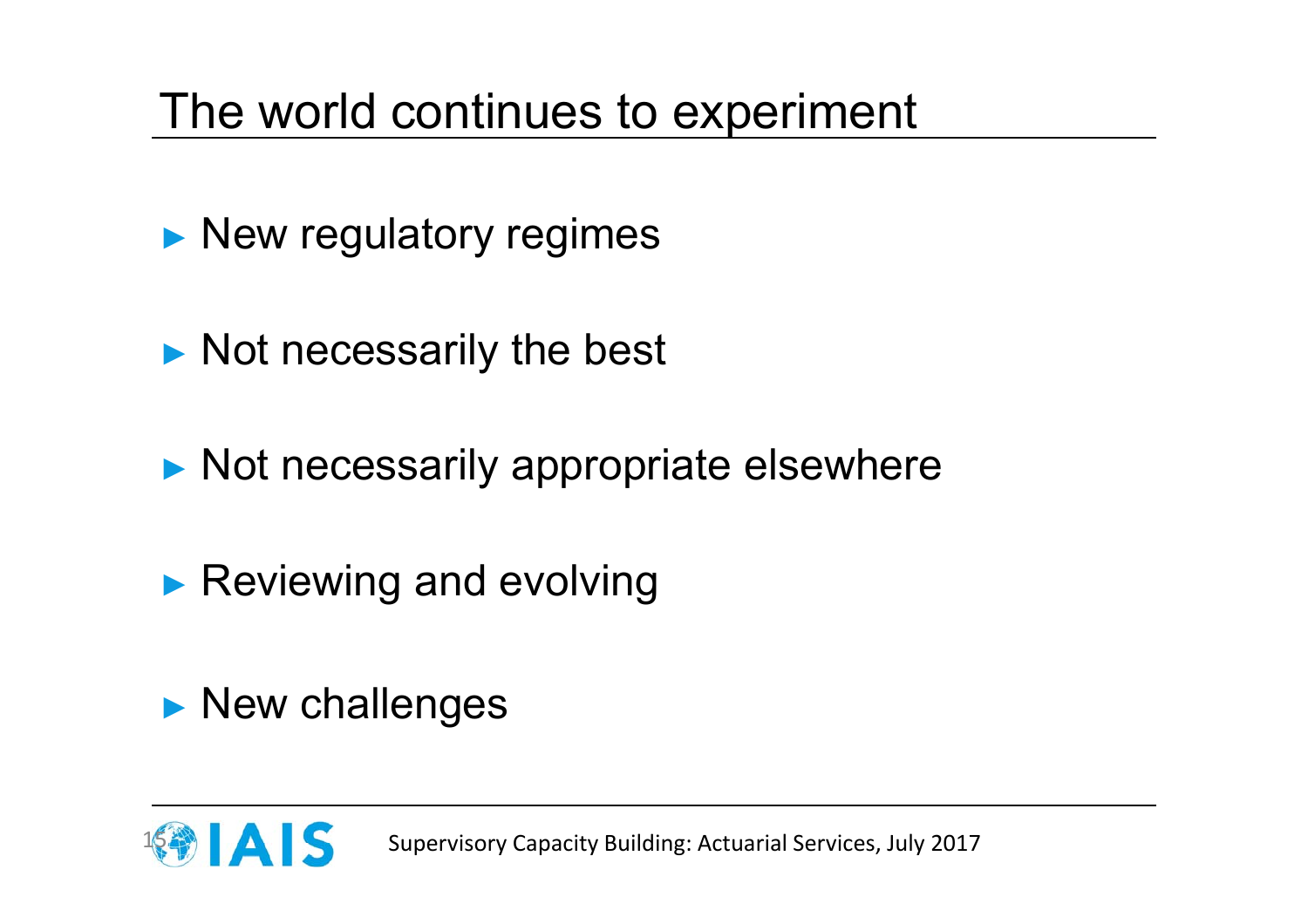#### The future is fickle

▶ Predictions are always wrong

#### ► Flexibility

▶ Continuous change management



**Supervisory Capacity Building: Actuarial Services, July 2017**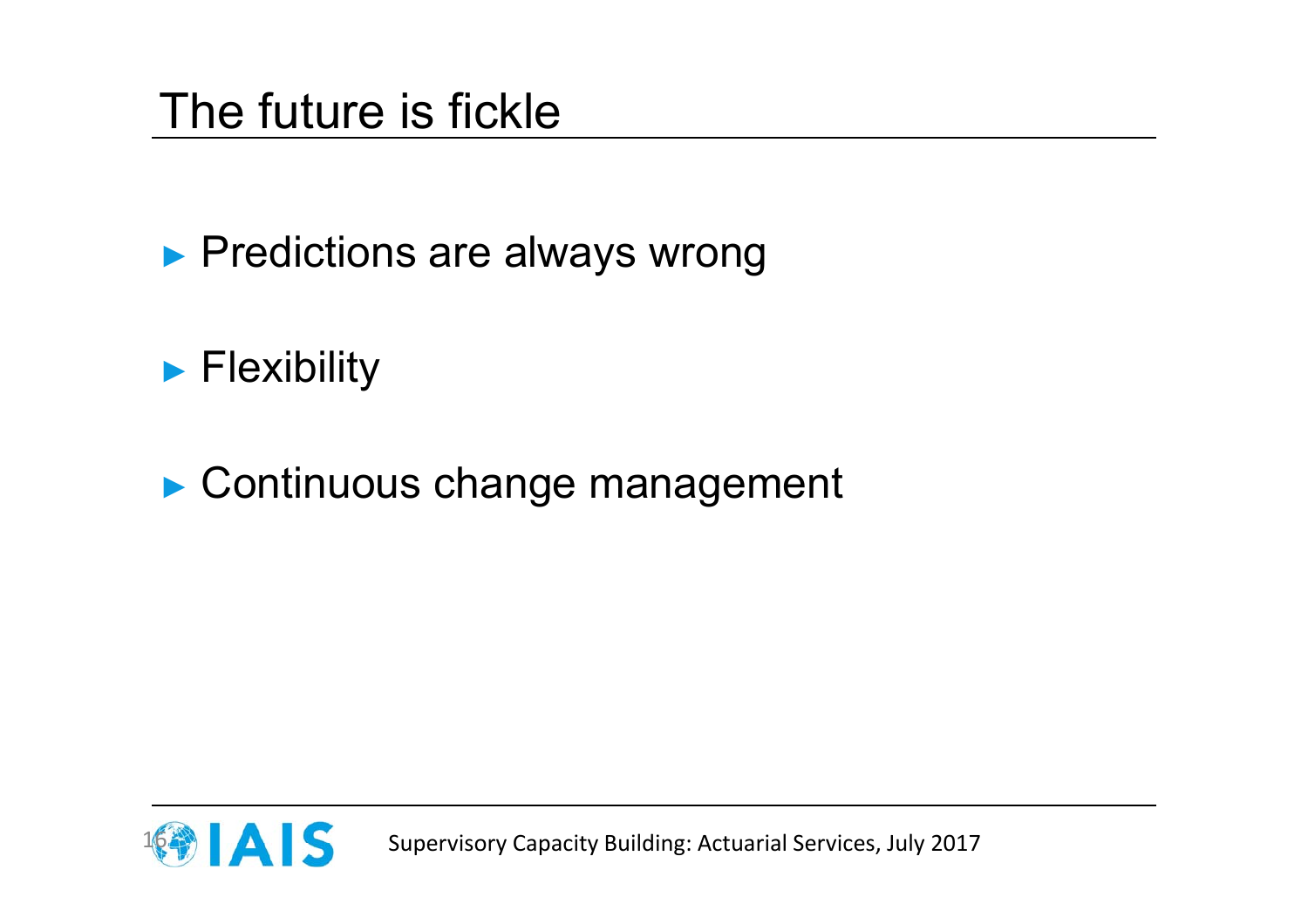Some predictions …

 $\blacktriangleright$  "I think there is a world market for maybe 5 computers"

Thomas Watson, IBM Chairman, 1943

"640k ought to be enough for anybody"

Bill Gates, Microsoft, 1981

 "There is no reason anyone would want a computer in their home"

Ken Olson, Pres, Digital Equipment Corp, 1977

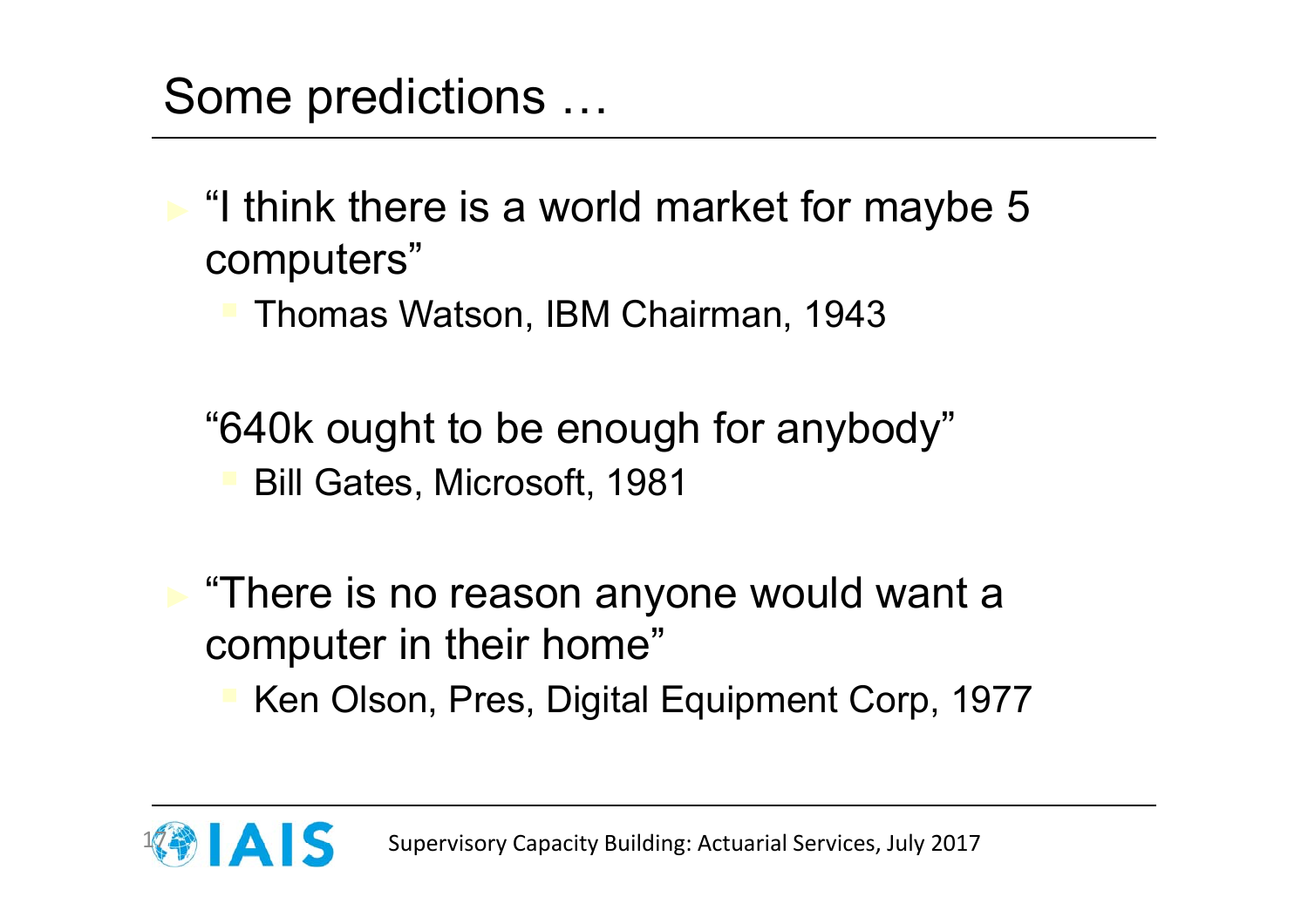#### Some more …

"Stocks have reached what looks like a permanently high plateau"

- Irving Fisher, Prof Economics, Yale University, 1929
- "We have the best regulatory system in the world"
	- Various US Financial Services Regulators ongoing
- "If you don't keep up with industry they will eat you"

Unnamed cynic

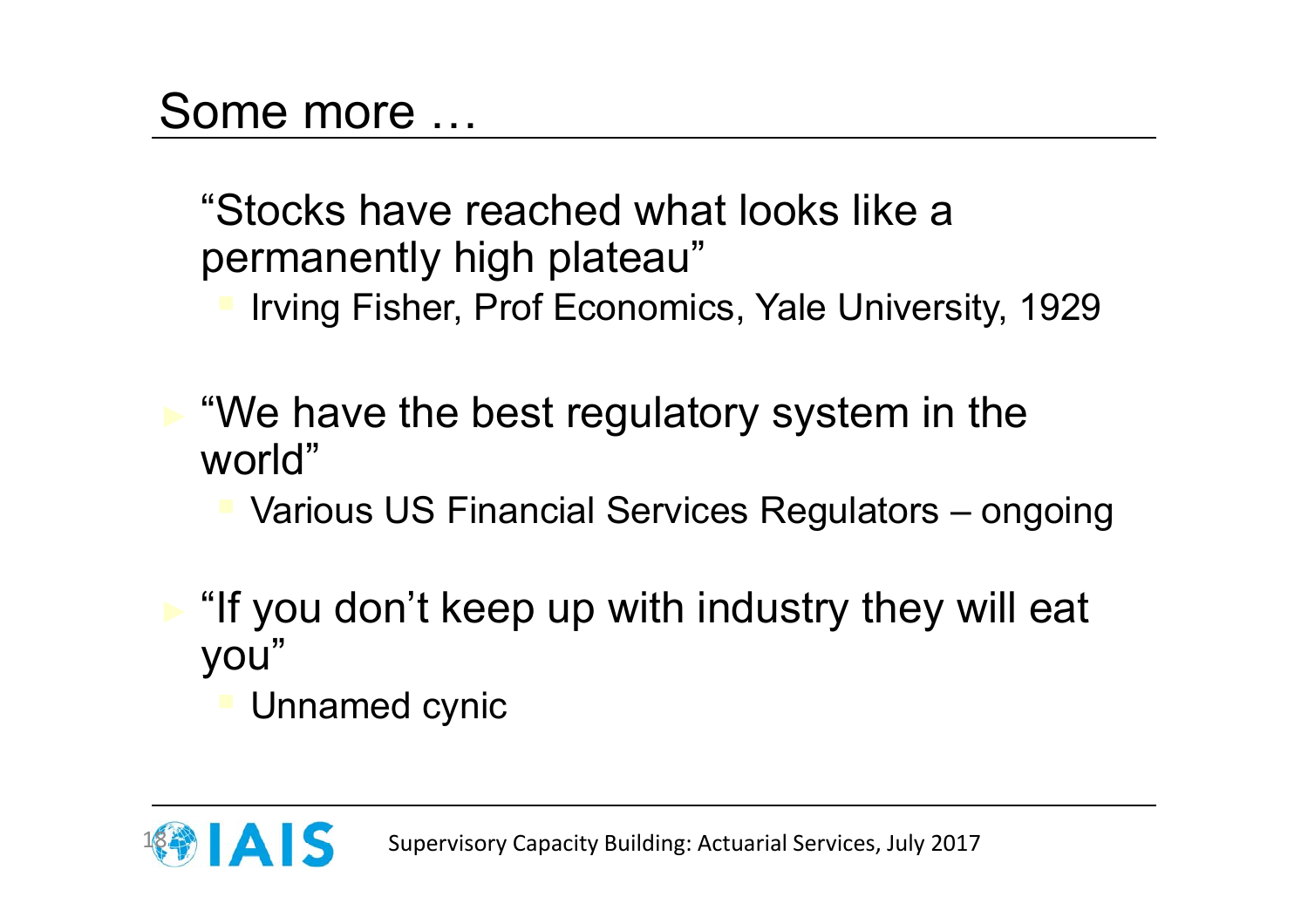### Moving forward

► Success depends on your participation

- ► Debate, question, enjoy
- ► Questions not answers
- ► The end of this Training Program is the beginning of a journey …

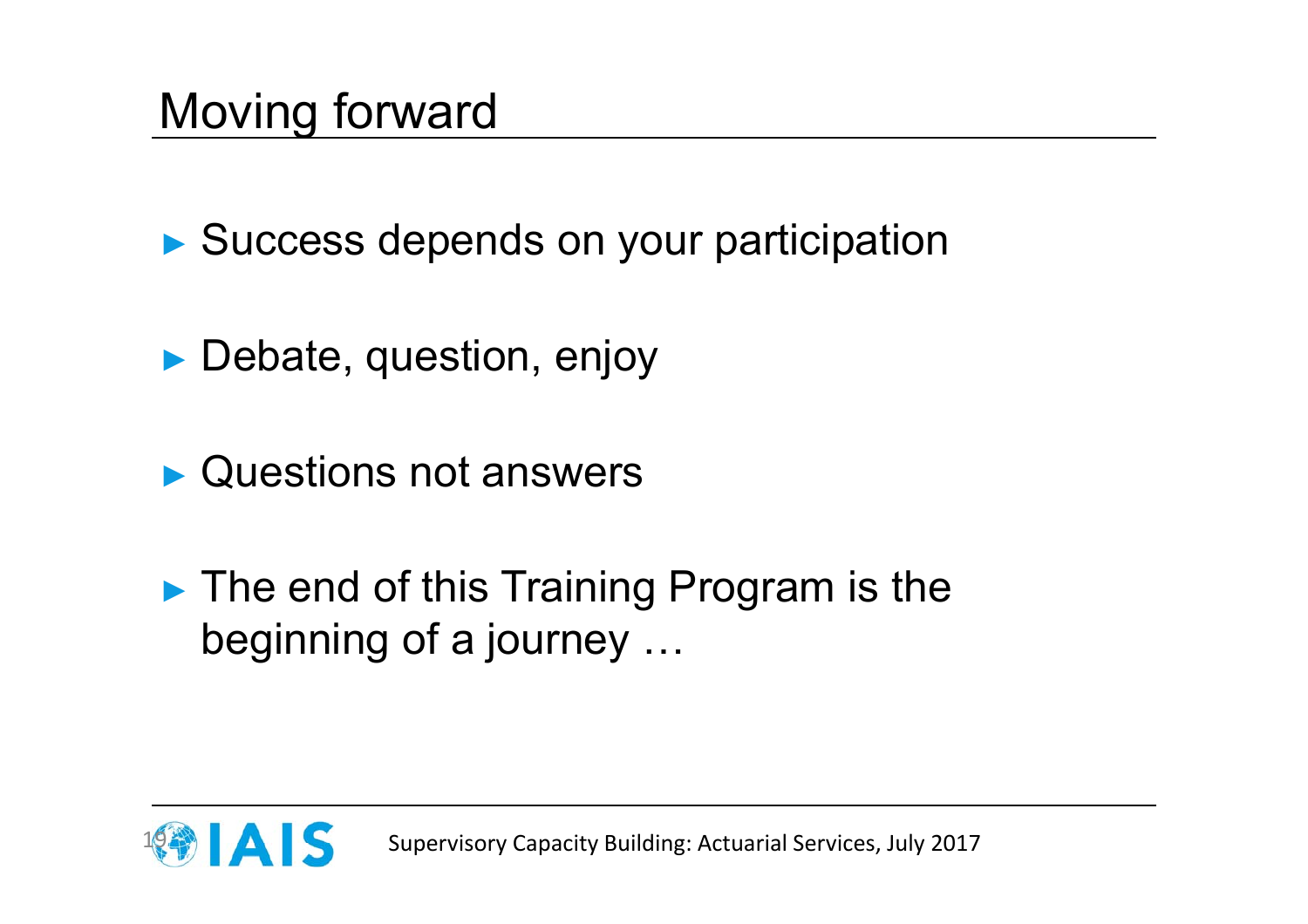### Program success and expectations

- ► You participate
- ► You learn 3 (or more  $\circledcirc$ ) things to take back to your day job to do or change
- ► You see and better understand alternatives
- ► You form networks to use in the future
- ► You make some new friends
- ► You enjoy yourself
- ► You would recommend this (or a similar) Program to your colleagues